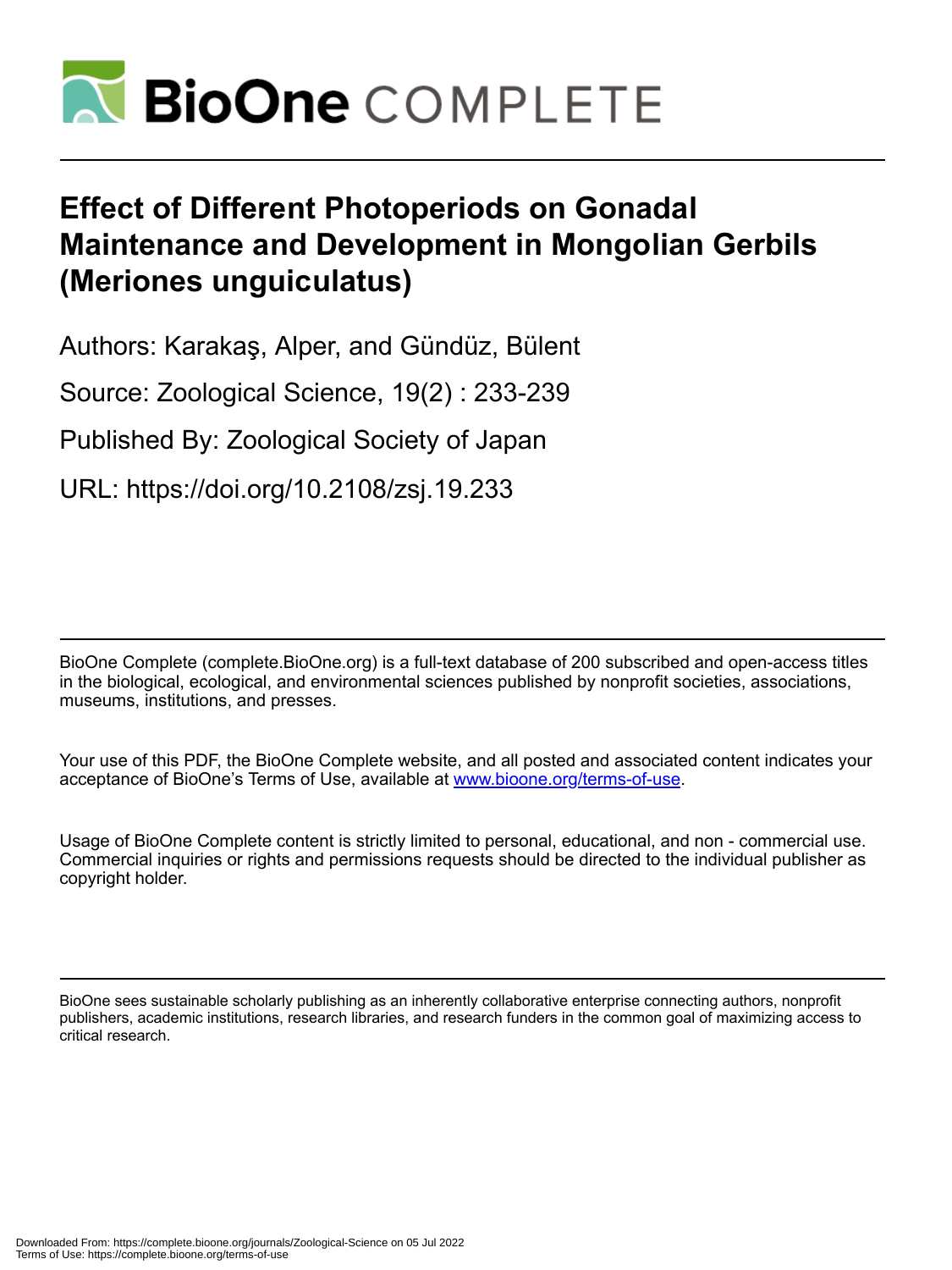## **Effect of Different Photoperiods on Gonadal Maintenance and Development in Mongolian Gerbils (***Meriones unguiculatus)*

Alper Karakas and Bülent Gündüz<sup>\*</sup>

*Department of Biology, Faculty of Arts and Sciences, Abant Izzet Baysal University 14280 BOLU-TURKEY*

**ABSTRACT**—The role of photoperiod in adult testicular maintenance and body weight and juvenile development was assessed in male Mongolian gerbils (*Meriones unguiculatus)*. Gerbils were raised on a 14L (14 hr of light) photoperiod. In the first study, adult gerbils with functional testes were transferred to thirteen different photoperiods (0L, 2L, 4L, 6L, 8L, 10L, 12L, 14L, 16L, 18L, 20L, 22L, or 24L) and body weights and testicular size were measured every week for 10 weeks. Body weights were similar in all groups. Testicular regression had occurred in animals housed on 0L, 2L, 4L, 6L, 8L, and 24L by week 10. In the second study, 14L-born prepubertal gerbils were transferred to thirteen different photoperiods as in the first study. Body weights and testicular development were examined for 10 weeks. At the end of 10 weeks the body weights of animals in all groups except 24L were similar to those of adults. Animals in 24L had a lower body weight gain. Exposure to 0L, 2L, and 24L inhibited testicular development and testes weights were significantly different from those of the other groups.

These results demonstrate that maintenance of body weight in adult gerbils appears to be independent of photoperiodic signal. Exposure to very long (24L) and short photoperiods (<10 hr) causes testicular regression in adult gerbils. Moreover, different photoperiods experienced in early life can influence prepubertal testis growth and body weight gain.

**Key words:** body weight, gerbil, photoperiod, reproduction, pineal melatonin

#### **INTRODUCTION**

Many mammalian species which live in the temperate zone show behavioral and physiological responses including seasonal cycles of body mass and sexual activity. Mammals rely on upon cues from the environment to time seasonal breeding and photoperiod is by far the most reliable predictor of season. In many rodents, exposure to short photoperiods causes regression of the gonads in adults and delays reproductive organ growth in prepubertal animals, while long photoperiods maintain gonadal function and stimulate reproductive growth (Gaston and Menaker, 1967; Johnson and Zucker, 1980; Horton, 1984; Stetson *et al*., 1986).

Responses to photoperiod are species-specific. Lack of responsiveness of reproductive system to photoperiodic changes has been reported for male laboratory rats (Wallen *et al*., 1987), prairie voles (Nelson, 1985) and Shaw's jirds (El-Bakry *et al*., 1999). Studies on hamster species (Hoffmann, 1981), deer mice (Nelson *et al*., 1992) and marsh rice rat (Edmonds and Stetson, 1994) revealed that short photo-

 $*$  Corresponding author: Tel.  $+90-374-253-4511$ ; FAX. +90-374-253-4642. E-mail: bgunduz@ibu.edu.tr periods reduced testicular mass. Tropical rodents have also been investigated for an influence of photoperiod on reproduction. Gonadal regression in short photoperiods has been reported for the Indian palm squirrel (Haldar and Pandey, 1988). It was demonstrated that in the Indian desert gerbil, constant light resulted in reproductive inhibition whereas constant darkness was stimulatory (Sinhasane and Joshi, 1997; Thomas *et al*., 2001)

Reproductive development in many photoperiodic species occurs only when the animal is exposed to photoperiods greater than threshold (critical photoperiod), while reproductive development is greatly prolonged by photoperiods less than critical. Critical photoperiods, often between 12 and 14 hr of light per day, have been characterized for several rodent species (Elliott, 1976; Hoffmann, 1982; Rhodes, 1989; Hong *et al*., 1986), but not for the Mongolian gerbil.

Photoperiodic control of pubertal development has been examined in a number of rodent species. In Montane vole, deer mice and Siberian hamster, short photoperiod exposure appears to be responsible for the prevention of pubertal development. However, short photoperiod exposure has no effect on pubertal development in Syrian ham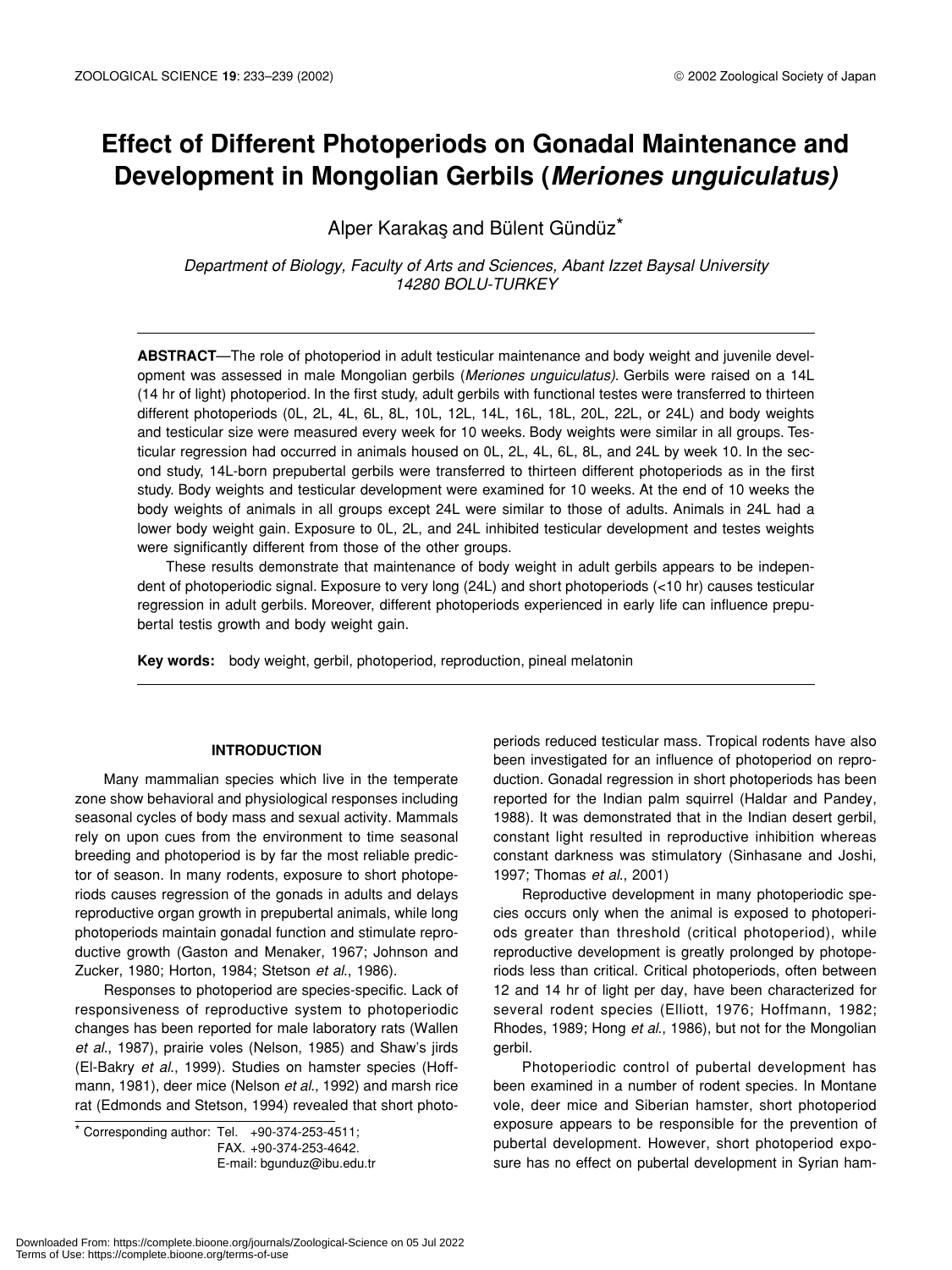ster (Horton, 1984, 1985; Stetson, 1985; Gaston and Menaker, 1967; Darrow *et al*., 1980; Rollag *et al*., 1982; Stetson *et al*., 1986; Sisk and Turek, 1987; Lee and Zucker, 1988). In Turkish hamster, the response of prepubertal hamsters to photoperiods depends on the lactational photoperiod (Gündüz and Stetson, 1998).

Mongolian gerbils, native to northeastern China and Mongolia, are in Gerbillinae family. They are nocturnal and the extensive geographical distribution of this genus suggests that the gerbil may be a valuable wild species to study environmental regulation of seasonal reproductive cyclicity. To date, the reproductive responses of adult and prepubertal Mongolian gerbil to different photoperiods have been controversial or were reported with insufficient data and critical photoperiods for both adult and juveniles have not been thoroughly studied. It has been shown that adult female Mongolian gerbils are responsive to short photoperiod (LD8:16) exposure (Devries *et al*., 1989). In the wild, Mongolian gerbils reproduce from February to September and their testes, like those of other seasonal breeders, undergo regression during autumn, the period of sexual inactivity (Benimetskii, 1975). On the other hand, in some reports adult gerbils failed to respond to photoperiods or they responded very poorly (Reiter *et al*., 1980). The reproductive responses of adult or prepubertal male gerbils to photoperiods may be different from those of the adult and prepubertal females and sex/species dependent. The objective of the experiments reported here was to determine the threshold (critical) photoperiod(s), to assess the effects of various photoperiods on adult reproductive system and body weight and to determine if the photoperiod controlled the onset of puberty in a laboratory population of male Mongolian gerbils.

#### **MATERIALS AND METHODS**

#### **Animals**

Mongolian gerbils (*Meriones unguiculatus)* were obtained from our laboratory colony maintained at the Abant Izzet Baysal University. The procedures used in this study were carried out in accordance with the Animal Scientific Procedure, Act of 1986 and approved by the Institutional Animal Care and Use Committee. Animals were exposed from birth to 14L (14 hr of light, 10 hr of darkness; lights off at 2000 hr). Animals were maintained in plastic cages (16×31×42 cm) with pine shavings used as bedding. Food pellets (Purina Rodent Chow) and tap water were accessible ad libitum. Cool-white fluorescent tubes controlled by automatic programmable timers provided all lightning; light intensities at the animal's eye level exceeded 200 lux. Ambient temperatures in the animal facilities were held constant at 20±2°C in air-conditioned rooms. Testis measurements were performed under ketamine (60 mg/kg BW, i.m.) and pentobarbital (25 mg/kg BW, i.p.) anesthesia. Maximum testis length and width were measured with hand-held calipers to the nearest 0.1 mm through the transparent tunica vaginalis (Kenagy, 1979). After measurement, the testis was returned to the scrotum and the skin was closed with stainless steel sutures. Alternate testes were measured on each successive surgery. Repeated surgery did not result in testicular damage. Linear regression analysis was used to determine the relationship between testicular volume (determined from length and width measurements) and weights of paired testes (Watson-Whitmyre and Stetson, 1985). Data were recorded as testes weights.

#### **Experiment 1**

To examine whether various photoperiods exerts an effect on testis and body weights and to determine the critical photoperiod in inducing testicular evolution, a total of 130, adult male gerbils (3–4 months age) were weighed and exposed to photoperiods of 0L, 2L, 4L, 6L, 8L, 10L, 12L, 14L, 16L, 18L, 20L, 22L, or 24L in separate rooms. Body weights and testicular measurements were determined at 1-week intervals for ten weeks. Measurements in 0L photoperiod were done under a dim red light. Lights off occurred at 2000 hr in all photoperiods characterized by a light-dark cycle.

#### **Experiment 2**

To examine the response of body weight and testicular growth of prepubertal gerbils to different photoperiods, gerbils were gestated in 14L photoperiod and reared in thirteen different photoperiods as in experiment 1. Adult animals were paired in 14L and on the day of parturition, at least five females with their litters were transferred to experimental photoperiods. Therefore each photoperiod had at least five females with litters to obtain enough males (n=10). Pups were weaned at 26 days of age and males with a similar size were placed in plastic cages, three males in each cage. Body weights and testicular measurements were determined at 1 week intervals throughout 10 weeks. Measurements in 0L photoperiod were done under a dim red light. As in experiment 1, lights off occurred at 2000 hr. Several gerbils in different photoperiods died during the experiment and they were excluded from the final analysis.

#### **Statistical analysis**

Testes and body weights were analyzed using a repeatedmeasures two-way analysis of variance (ANOVA; SPSS for Windows, ver. 9.0) to see effects of photoperiod and time. Differences between means within a photoperiod or between photoperiods were determined by t tests or a Student-Newman-Keuls test where appropriate; values were considered statistically significant at p<0.05. Data are presented as mean±SEM.

#### **RESULTS**

#### **Experiment 1**

There was no significant difference between the body weight of animals at week 1 and week 10 in all photoperiods (Fig. 1; p>0.05 for comparison of week 1 and week 10 in each photoperiodic group).Photoperiods did affect testes weights in males maintained in 0L, 2L, 4L, 6L, 8L and 24L (Fig. 2; p<0.01). Data are given only at week 1 and week 10. In other photoperiods final testes weights (week 10) were not significantly different than their initial testes weights (week 1) (p>0.05). Testes of males in 0L group underwent significant regression from week 5 (p<0.05). Testes of 2L, 4L, 6L, 8L and 24L group underwent significant reduction from week 7 (p<0.01) (data not shown).

#### **Experiment 2**

Exposure to a 24L photoperiod after parturition caused significantly (p<0.001) less body weight gain in gerbils than those of gerbils in other photoperiods after 10 weeks of treatment (Fig. 3).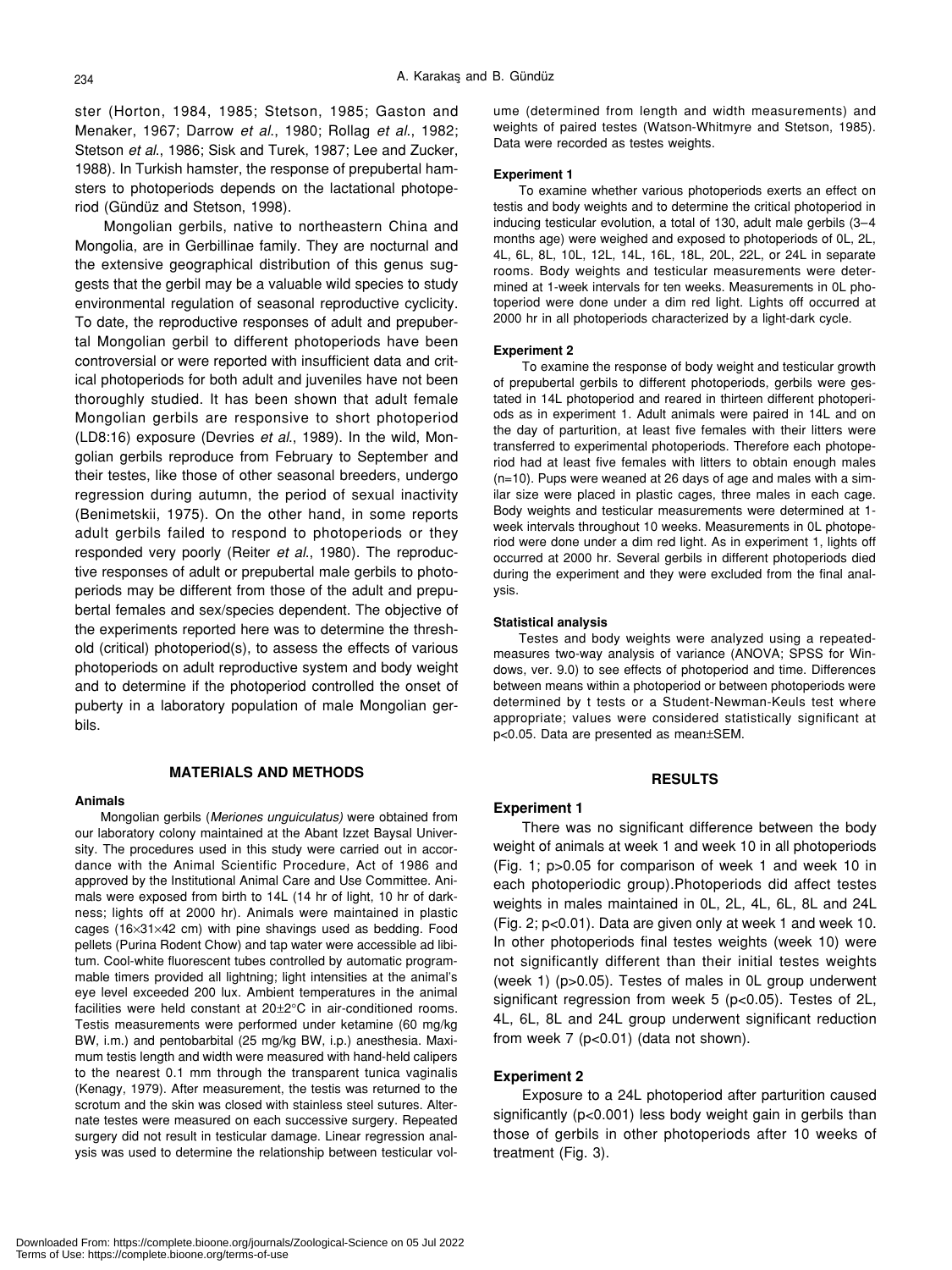

**Fig. 1**. Body weights of adult Mongolian gerbils raised in 14L and transferred to photoperiods ranging from 0–24 hr of light per day. Open bar represents body weight at week 1 and hatched bar represents body weights at week 10. Each bar represents mean±SEM of 10 male gerbils.



### **PHOTOPERIODS**

**Fig. 2**. Paired testes weights of adult Mongolian gerbils raised in 14L and transferred to photoperiods ranging from 0–24 hr of light per day. Open bar represents testes weights at week 1 and hatched bar represents testes weights at week 10. Each bar represents mean±SEM of 10 male gerbils. Groups with different letters in each photoperiod are significantly different from one another.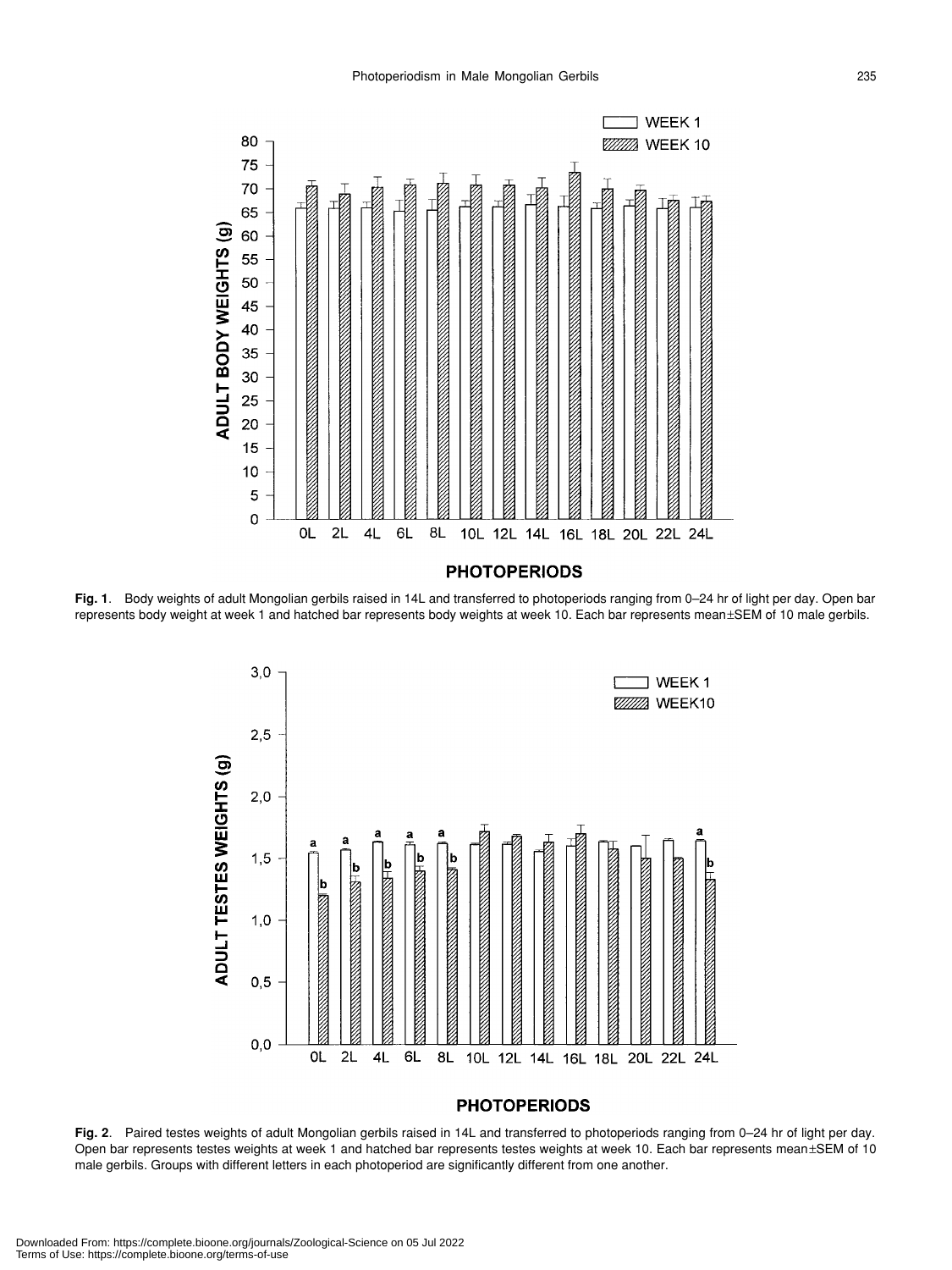

**Fig. 3**. Body weights of juvenile Mongolian gerbils gestated in 14L and reared on photoperiods ranging from 0–24 hr of light per day. Open bar represents body weight of newly born litters at week 1 and hatched bar represents body weights of male gerbils at week 10. Each bar represents mean±SEM of 8–10 male gerbils. \* indicates statistical differences (p<0.001) among groups at week 10.



**Fig. 4**. Paired testes weights of juvenile Mongolian gerbils gestated in 14L and reared on photoperiods ranging from 0–24 hr of light per day. Each column represents mean±SEM of 8–10 male gerbils at week 10. Groups with different letters are significantly different from one another.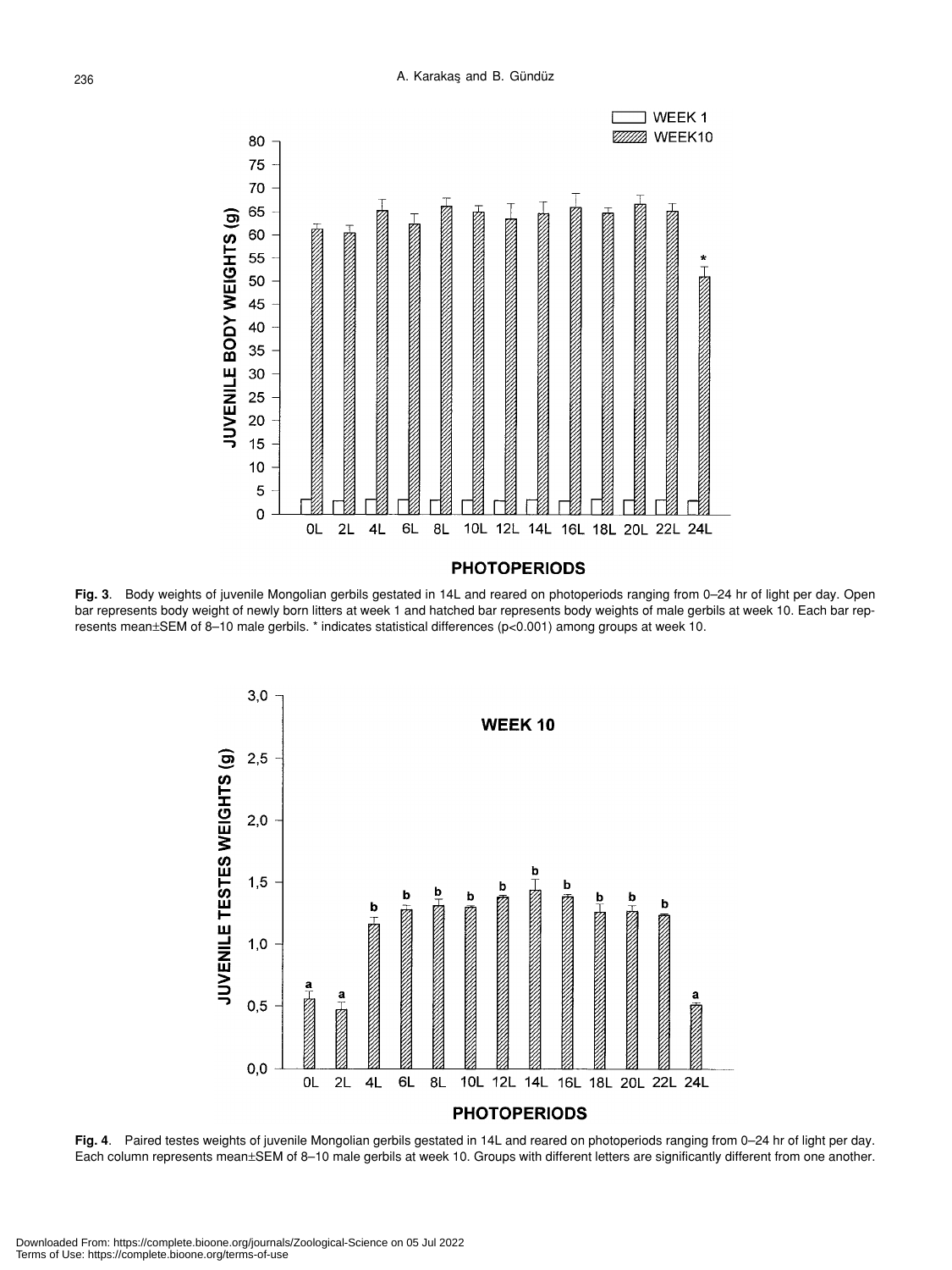Testes weights of juveniles were significantly influenced by photoperiods (Fig. 4; p<0.007). Gerbils from 0L, 2L, and 24L photoperiods had paired testes weights that were significantly less (p<0.001) than those of animals in all other photoperiods, but were not significantly different from one another at week 10 (p>0.05). Paired testes weights of animals at other photoperiods (4L–22L) increased gradually from week 3 to week 5, and then increased rapidly between 6 and 10 weeks, when maximum weights were attained (data not shown).

#### **DISCUSSION**

This study provides evidence that both juvenile and adult male gerbils are sensitive to rapid changes in photoperiod. We examined the effects of photoperiod on both body weight and testicular regression by moving animals from 14L to one of 13 daylenghts with light exposure ranging from 0 to 24 hr per day for 10 week. Juvenile males required more extreme changes in photoperiod than did adult gerbils to prevent testicular development. There was little effect of photoperiod change on body weight changes in either adults or juveniles.

Our data show that prepubertal Mongolian gerbils are reproductively photoperiodic at an early age, that photoperiods present during specific stages of development determine the magnitude of testicular development. Testicular development was inhibited in male Mongolian gerbils gestated 14L and reared from birth on a single photoperiod of 0L, 2L and 24L hr of light per day (Fig. 4). The magnitude of testicular growth was more in animals maintained on photoperiods ranging from 4 hr to 22 hr of light per day. Although Mongolian gerbils would never be exposed to the extreme photoperiods used in this study, 6 to 18 hr of light per day represents the approximate range of day lengths that animals would encounter under natural conditions (Benimettskii, 1975). In addition, sensitivity to photoperiod decreases with decreasing latitude; small animals living around 30° latitude may stop using photoperiod as a proximate factor (Bronson and Heideman, 1994). Studies have demonstrated that many rodent species from this latitude are non-photoperiodic, although populations of the same species living at other latitudes are responsive to changes in photoperiod (Lynch *et al*., 1981; Dark *et al*., 1983). These juvenile results are in agreement with those from most photoperiodic rodents (excluding Syrian hamsters) in which short photoperiods retard testicular development, while long photoperiods promote rapid testicular development (Gaston and Menaker, 1967; Horton, 1985; Clark and Galef, 1980, 1981; Hong and Stetson, 1986; Stetson *et al*., 1986). The response of juveniles to 4L, 6L and 8L differed from that observed in adult gerbils. For instance, 4L, 6L, and 8L were inhibitory for adult testes, but prepubertal gerbils responded with rapid testes growth to those photoperiods at week 10. This point is remarkable because a different response of adults and juveniles to photoperiods is not common among rodents. It would be worthy to delve into this aspect through studies focused on the physiological role of light in each photoperiod especially in prepubertal Mongolian gerbils. The testicular responses of other prepubertal species, such as hamsters, to photoperiods may be different from those of the adult and are species dependent. Golden hamsters (*Mesocricetus auratus*) do not show a prepubertal response, in that all photoperiods applied failed to block gonadal maturation (Gaston and Menaker, 1967; Darrow *et al*., 1980; Rollag *et al*., 1982). In the Siberian hamster, short photoperiods (<13 hr) delay gonadal maturation (Hoffmann, 1978; Gündüz and Stetson, 1994).

In addition to demonstrating reproductive responsiveness, exposing Mongolian gerbils to photoperiods ranging from 0 to 24 hr of light per day identified two critical photoperiods for testicular development of between 2 and 4 hr of light and between 22 hr and 24 hr of light per day and two critical photoperiods for testicular maintenance of between 8 hr and 10 hr of light and 22 hr and 24 hr of light per day. Critical photoperiods, examined in several species, often demonstrate the relatively precise ability of different species to measure day length (Elliott, 1976; Hoffmann, 1982; Duncan *et al*., 1985). Photoperiods less than critical inhibit reproductive development, relative to that in animals reared on photoperiods longer than critical. The critical photoperiod determined here in the Mongolian gerbils is not in the range of critical photoperiods (12–14 hr of light per day) determined in most other photoperiodic rodent species. To date only the Turkish hamster has two critical daylenghts of 15 and 17 hr of light per day. Photoperiods less than 15 hr and greater than 17 hr promote testicular regression (Hong *et al*., 1986). But the response of prepubertal Turkish hamster to very long photoperiods (>17 hr) is different than that of adult Turkish hamster (Hong and Stetson, 1986). Greater than 17 h (20L or 24L) of light per day promotes testicular regression in adult Turkish hamster. In another study, juvenile Turkish hamsters respond to short (8L) or very long photoperiods (20L or 24L) in a similar way as the adult hamster did; i.e. small testes (Gündüz and Stetson, 1998). The major difference in those two studies was the different lactational photoperiods. Lee (1993) has shown effects of the lactational photoperiod on reproductive development in meadow voles. However, the mechanism(s) by which lactationally derived photoperiodic information influences reproductive development of the offspring is unknown. Either the dam could transfer photoperiodic information to the pup or the pup could respond directly to photoperiod. The present study in Mongolian gerbil does not distinguish between these two possibilities.

Exposure to all photoperiods did not affect body weight in adult male and juvenile Mongolian gerbils, but the body weight gain in 24L (constant light) was slower compared to other groups in male juvenile gerbils. Clark and Galef (1980, 1981, 1985) observed that both males and females pups reared either in 24L or on a 12L weighted significantly more than those reared in 0L or 6L. Champney (1988) found no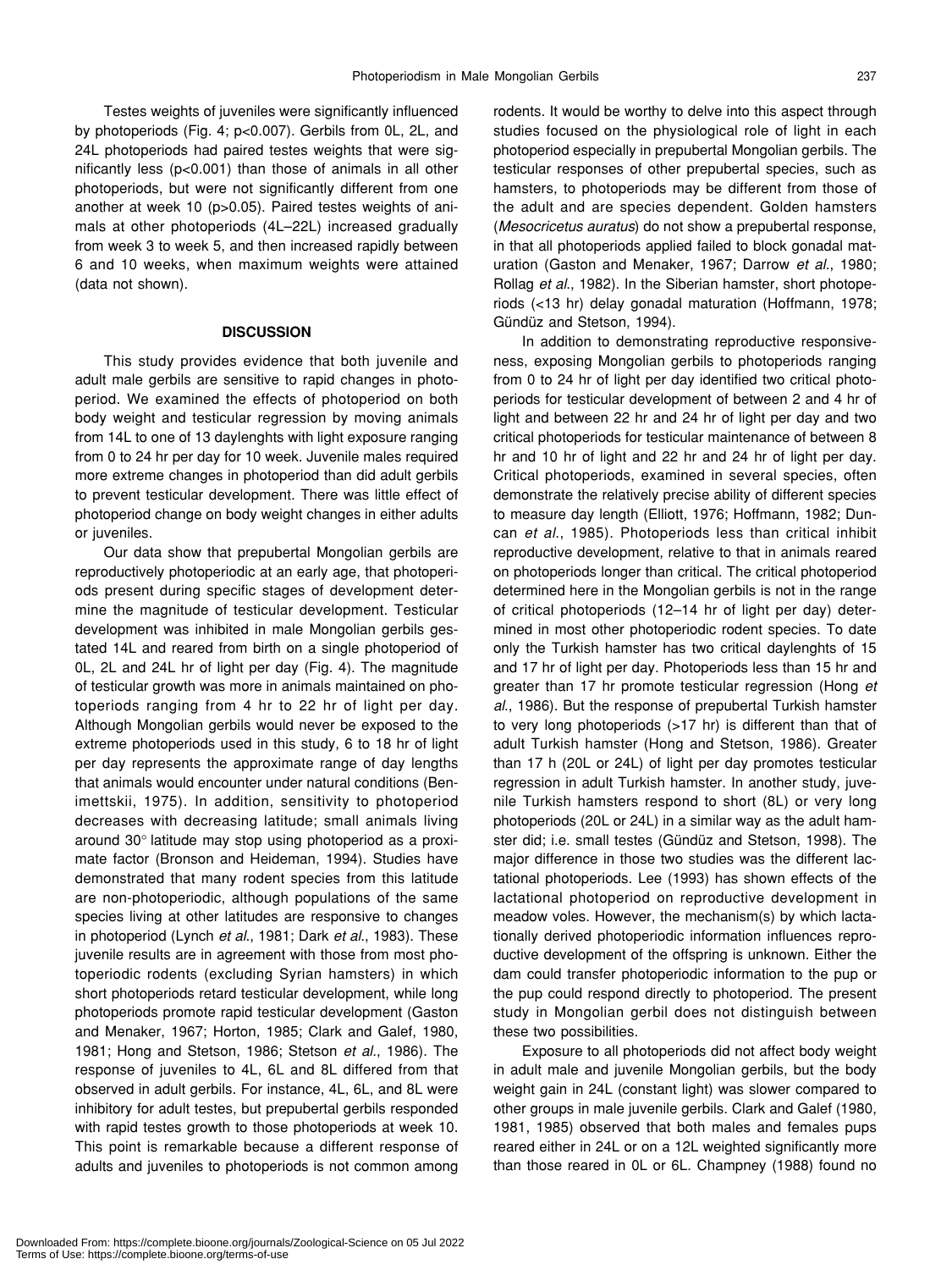differences in body weight between long (14L) and short (10L) photoperiod-exposed gerbils. Our observations on body weights in juvenile gerbils are not consistent with Clark and Galef study; in our study body weight gain of prepubertal gerbils maintained from birth was significantly slower only in 24L. Neither in 0L nor in 6L animals exhibited slower growth rate. These results seem to be more complex than those associated with adult body weight. The cause of slower body weight gain in this group is presently not known. The fact that variation in photoperiod affected the body weight in juvenile gerbil may or may not indicate that Mongolian gerbils actually use photoperiod to regulate their body weights. On the other hand, the differences in body weight we observed in 14L-born and 24L-raised juvenile gerbils may simply reflect differences in hormone secretion (such as melatonin) and activity levels due to the duration of light. We know that in photoperiodic animals the pineal gland is a critical component of the system producing a response to photoperiod (Stetson and Watson-Whitmyre, 1984). The neuroendocrine pathway through which daylength regulates reproduction and body weight in mammals is well known (Reiter, 1991). This process involves the transduction of photic information to a neuroendocrine signal via production of melatonin by the pineal gland. Therefore continuous light will mask the release of melatonin and this might cause the animal to respond to 24L with slower body weight gain. That the photoperiodic body weight response of prepubertal Mongolian gerbils differs from that of the adult in 24L is apparent from the data presented here. In fact, we have not been able to demonstrate pineal involvement in the prepubertal response. Therefore, the body weight response of Mongolian gerbils does not seem to be governed by changes in the photoperiod and different mechanisms may regulate the body weight response to very long photoperiods (24L) in prepubertal vs. adult Mongolian gerbils, and prior photoperiodic history of the animal may be an important factor in body weight response to photoperiod.

The observation that juvenile and adult responded to short photoperiods (<10L) and very long photoperiods (24L) in a similar fashion suggests that the regulatory processes controlling delay of reproductive mechanism may be similar to those controlling reproductive regression in adult. In contrast, the neural mechanisms, which regulate the photoperiodic response to 4L, 6L, and 8L in adult gerbils, appear to be more sensitive than in juveniles. It is known that although there is testes regression, reproductive ability continuous in some species (Nelson, 1985). Recently published paper from our laboratory showed that short photoperiods (0L, 8L) and very long photoperiod (24L) caused inhibition of spermatozoon production in adult testes (Gündüz and Karakas, 2001). Given the existence of these reproductive differences between juvenile and adult gerbils in 4L, 6L, and 8L, we believe that comparison of pinealectomized juvenile and adult gerbils presents an ideal model for future investigations focusing on the melatonin effect.

In conclusion, the results reported here indicate that the

reproductive organ of adult Mongolian gerbils are influenced by variations in photoperiod and suggest two critical photoperiods for reproductive maintenance of between 8 hr and 10 hr of light and 22 hr and 24 hr of light per day. In addition, reproductive development of prepubertal gerbils is also influenced by photoperiod. It appears from these laboratory data that Mongolian gerbil is a useful species for studies of environmental regulation of seasonal reproductive cyclicity.

#### **ACKNOWLEDGMENTS**

This research was supported by Abant Izzet Baysal University Research Fund (AFP-99.03.01.40) and State Planning Organization of Turkey (DPT-98K120510).

#### **REFERENCES**

- Benimettskii YS (1975) Seasonal changes in the relative weight of the adrenals and gonads in the Mongolian gerbil. Ekologiya 2: 95–96
- Bronson FH, Heideman PD (1994) Seasonal regulation of reproduction in mammals. In "The physiology of reproduction" Ed by E Knobil, JD Neill, Raven Press. New York, pp 541–583
- Champney TH (1988) Short photoperiod exposure alters the testosterone surge during pubertal development in male Mongolian gerbils (*Meriones unguiculatus*). Biomedical Research 9: 235– 238
- Clark MM, Galef BG Jr (1980) Effects of rearing environment on adrenal weights, sexual development and behavior in gerbils: An examination of Richter's domestication hypothesis. J Comp Psychol 74: 857–863
- Clark MM, Galef BG Jr (1981) Environmental influence on development, behavior and endocrine morphology of gerbils. Physiol Behav 27: 761–765
- Clark MM, Galef BG Jr (1985) Measures of growth, development, and maturation in Mongolian gerbils (*Meriones unguiculatus*); Effects of photic period during ontogeny. Developmental Psychobiology 18(2): 191–202
- Dark J, Jonhson PG, Healy M, Zucker I (1983) Latitude of origin influences photoperiodic control of reproduction of deer mice (*Peromyscus maniculatus*). Biol Reprod 28: 213–220
- Darrow JM, Davis FC, Elliot JA, Stetson MH, Turek FW, Menaker M (1980) Influence of photoperiod on reproductive development in the golden hamster. Biol Reprod 22: 443–450
- Devries MJ, Ferreira SA, Glass DJ (1989) Evidence that short photoperiod-induced gonadal regression in the Mongolian gerbil is mediated by the action of melatonin in the medial hypothalamus. Brain Research 494: 241–246
- Duncan MJ, Goldman BD, DiPinto MN, Stetson MH (1985) Testicular function and pelage color have different critical daylengths in the Djungarian hamster (Phodopus sungorus sungorus). Endoclinology 116: 424–430
- Edmonds KE, Stetson MH (1994) Photoperiod and melatonin affect testicular growth in the marsh rice rat (*Oryzomys palustris)*. J Pineal Res 17: 86–93
- El-Bakry HA, Zahran WM, Bartness TJ (1999) Control of reproductive and energetic status by environmental cues in a desert rodent, Shaw's Jird. Physiology and Behaviour 66: 657–666
- Elliott JA (1976) Circadian rhythms and photoperiodic time measurement in mammals. Fed Proc 35: 2339–2346
- Gaston S, Menaker M (1967) Photoperiodic control of hamster testis. Science 158: 925–928
- Gündüz B, Stetson MH (1994) Effects of photoperiod, pinealectomy, and melatonin implantation on testicular development in juve-